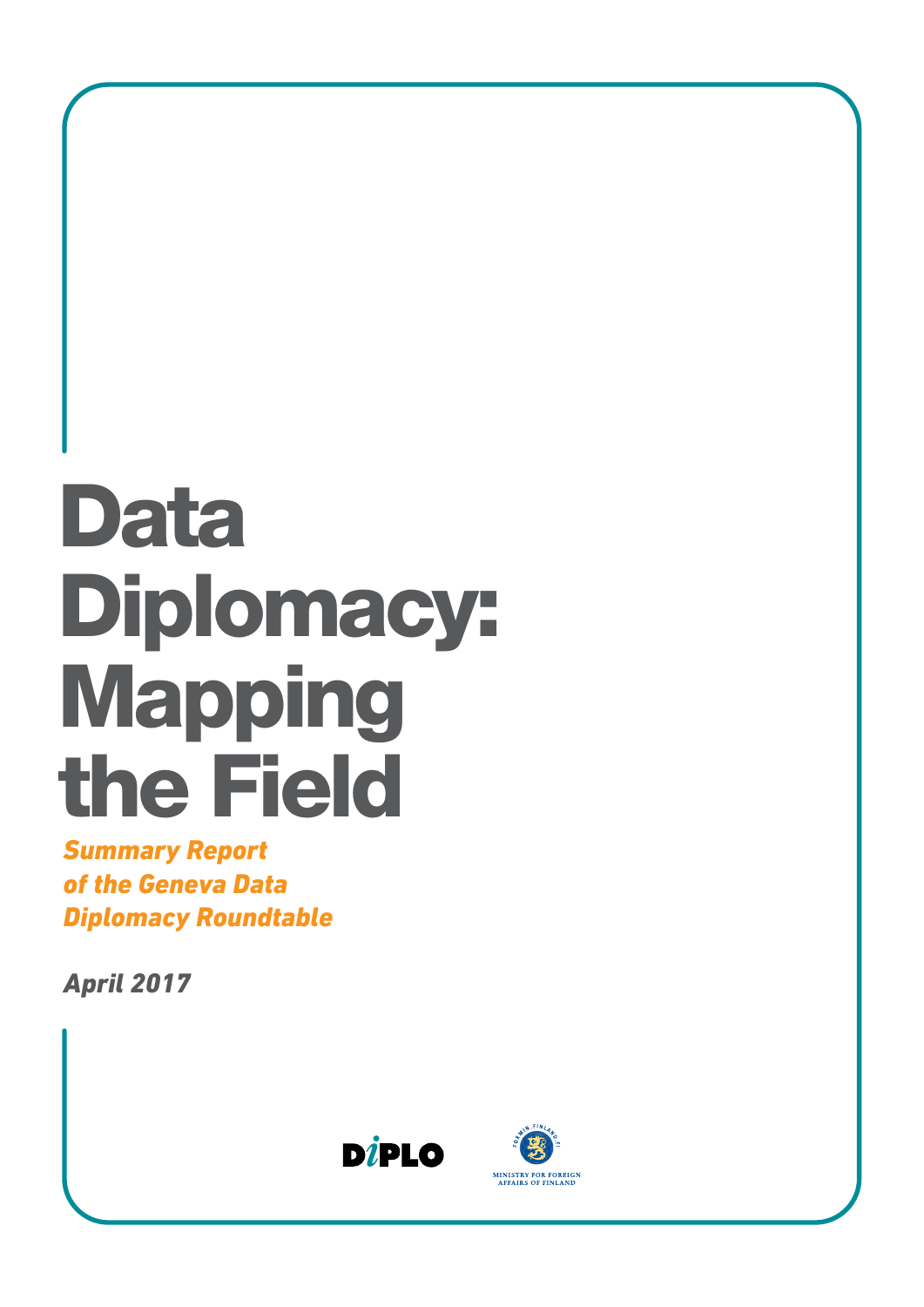This summary report provides a general overview of the discussions at the Data Diplomacy Roundtable: Mapping the Field – a brainstorming event that took place on 5 April 2017 – on the role of (big) data in international affairs and diplomacy. The roundtable was organised in the context of the Data Diplomacy research project, commissioned by the Ministry of Foreign Affairs of Finland. The final report of this project will be presented in December 2017.

**DiploFoundation** 7bis Avenue de la Paix 1202 Geneva, Switzerland

*Publication date:* April 2017

*Editors:* Barbara Rosen Jacobson and Katharina Höne

*Contributors to this report:* Aye Mya Nyein, Barbara Rosen Jacobson, Dane Burkholder, Jelena Dinčić, Jovan Kurbalija, Katharina Höne, Marco Lotti, Marissa Lopresti

For further information, contact DiploFoundation at data@diplomacy.edu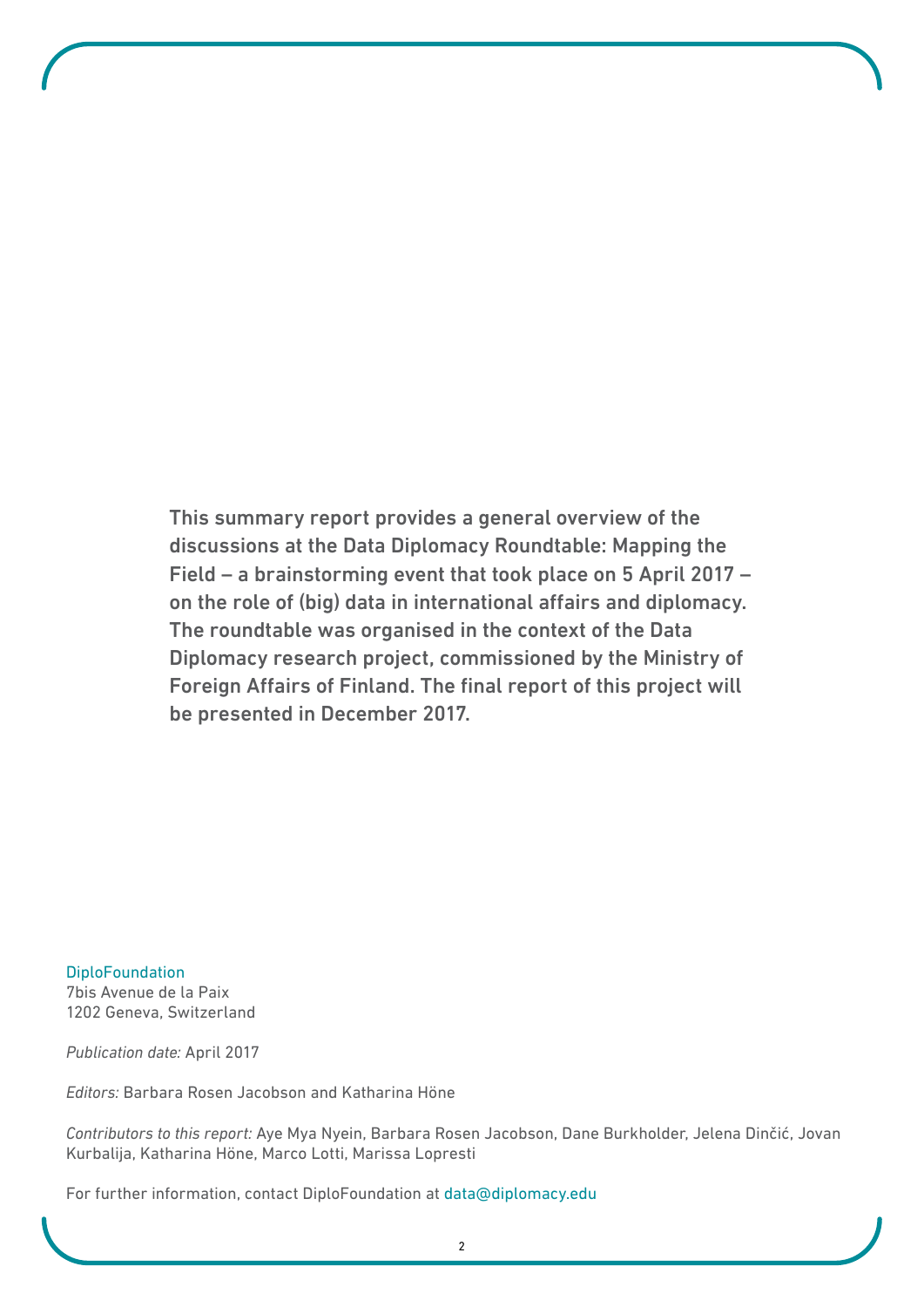# DATA DIPLOMACY: MAPPING THE FIELD

### **Executive summary**

#### **Data opportunities:**

New forms of data, most notably big data, present many opportunities for diplomacy and international affairs in their various activities.

For ministries of foreign affairs, big data has so far mostly been used for consular affairs, for which the management of extensive databases is key. Increasingly, citizens are expecting a user-friendly, digitised, service delivery from their governments, and consular departments are under pressure to keep their services up to date. From e-visas to monitoring nationals abroad, and timely assistance in emergency settings, big data can be of great value.

Furthermore, big data can be particularly helpful in strategic planning and policy research. For example, in bilateral relations, data can help with mapping their political, economic, cultural and other aspects. In multilateral relations, data can provide a comprehensive survey on the legal status of international agreements. Smart searches through databases of signatures and ratifications of international agreements can provide patterns on countries' position on specific international legal issues. Data can also complement diplomatic reporting in substantiating arguments and challenging assumptions and bias. In public diplomacy, data obtained from social media platforms can serve as a basis for sentiment analysis towards particular issues, regions, or countries, as well as to measure the impact of information campaigns. Furthermore, network analysis can point towards influencers and agenda-setters, together with social media profiling this can support the creation of targeted messages.

Big data has substantial promises in development and humanitarian aid work. One of the most important areas in this regard is its utility as an early warning system and prevention of crises; this area is being explored by both ministries of foreign affairs and humanitarian organisations. In addition, big data can help deliver aid to targeted beneficiaries more efectively, particularly with the use of satellite imagery, and can assist in monitoring the impact of international aid. Finally, big data can be useful in monitoring global trends, and in particular – the progress towards the Sustainable Development Goals.

#### **Data limitations:**

While big data can be extremely helpful for international afairs, one should be realistic about its limitations.

First, although big data can pinpoint trends, patterns, and correlations, it has limited predictive power. The volatility of international affairs can hardly be summarised into all-explanatory formulas, and causal patterns are generally hard to uncover.

Second, data analysis can be heavily confounded by confirmation bias. Large datasets can be analysed in a multitude of approaches, and their outcomes can be interpreted in an equal diversity of directions. It is often possible to present data in a way that confirms pre-existing ideas.

Third, big data does not always paint an accurate picture of society, as it usually over-represents those who have access to the Internet and digital devices. This representative bias might become even more prominent when analysing data from certain online platforms, such as social media websites, as the analysis will over-represent certain demographics that are particularly active in framing online discussions.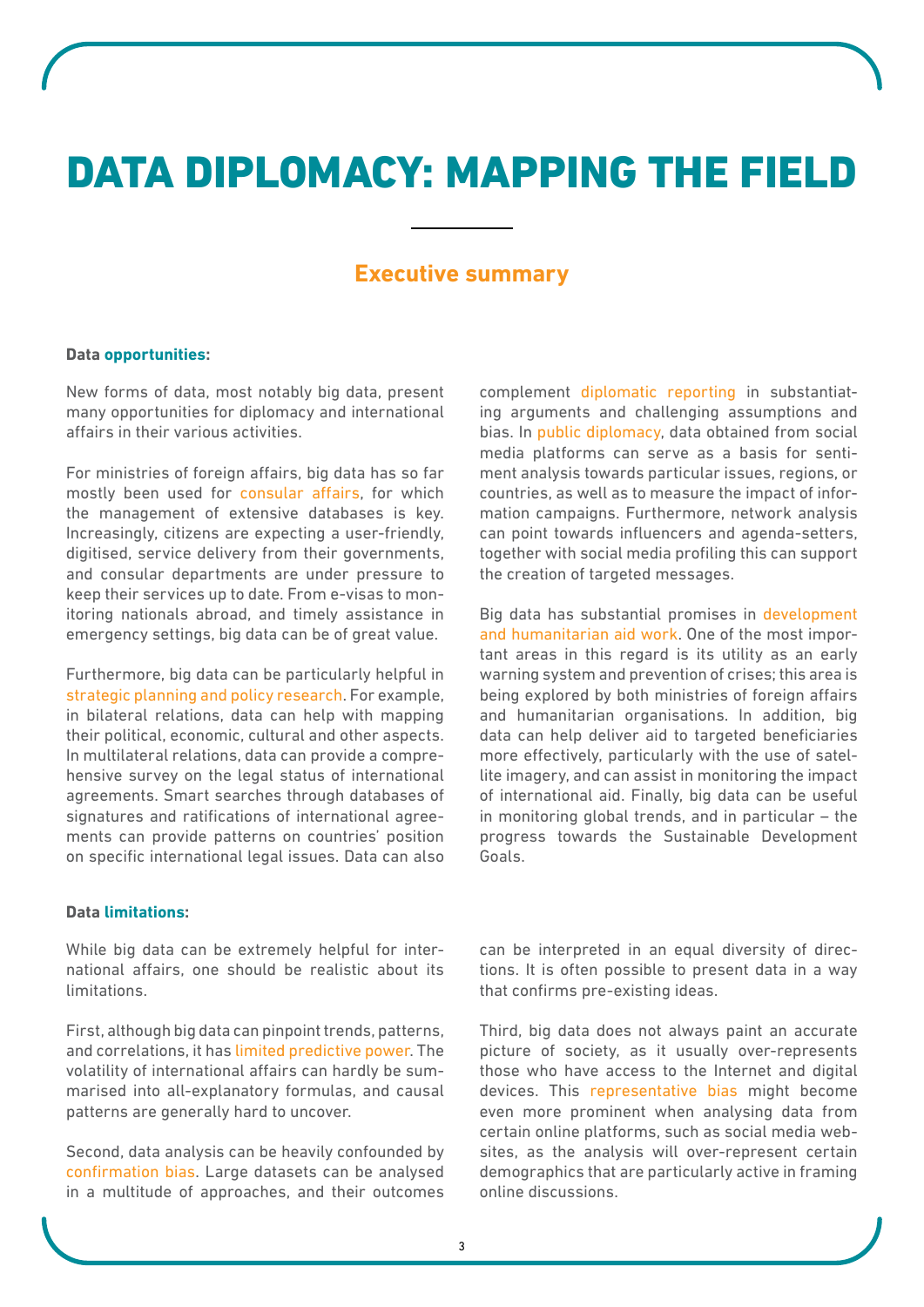#### **Data challenges:**

Whether data can be useful for a particular purpose is further defined by the possibility of mitigating a number of important challenges, which give rise to the following pertinent questions:

- Is access to data free, or does it need to be purchased or negotiated?
- Is the data reliable and of good quality, and is its source trustworthy? If derived from diferent sources, can the data be compared?
- How to ensure the privacy of personal data? Has the data been obtained with assumed, or informed consent?
- Is there sufficient behavioural awareness and technical capacity to store data in a secure way?

#### **Data management:**

When embarking on a strategy towards becoming an organisation that is more conducive to big data, it is important to consider whether data analysis can be conducted with in-house capacity, or whether (part of) it needs to be outsourced. If this is the case, it is important to take a close look at how privacy, security, and quality are ensured by the external data analysers. Partnerships with the private sector, either to obtain the data, or to process, analyse, and interpret it, raise questions regarding the sustainability and reliability of difering and changing interests within private sector companies.

Furthermore, data science is a highly interdisciplinary endeavour. Apart from the technical know-how needed to understand how to work with the data itself, there is a need for specialised policy knowledge in order to pose the right research questions, assist in interpreting data, and provide the right context in which the data is presented. Therefore, the organisational culture should be supportive and understanding of the benefits and challenges brought by data, especially among those who are expected to work more closely together with technical teams that process the data.

#### **Recommendations:**

- 1. Capacity development and awareness raising are needed in organisations for an overall understanding of how to work with data and how to keep it secure.
- 2. To make optimal use of existing data in an organisation, its findability and management need to be enhanced so that they can be more easily accessed by those who need them.
- 3. Data should always be embedded in its proper context and combined with traditional expertise. With the right combination of data analysis and expert knowledge, assumptions can be tested and biases averted. It is also important to refer to institutions or official channels to cross-check and verify information.
- 4. Technical ways to better secure data, such as encryption and blockchain technologies need to be looked into.
- 5. Where possible, the organisation should have clear open data policies and make data openly accessible within the limits of what is reasonable, given privacy and security concerns.
- 6. Data consistency across countries to enhance comparability needs to be emphasised through the standardisation of data collection and formats, and through compatible legal frameworks.
- 7. When outsourcing data collection or relying on publicly available data, credibility of data collection and ownership need to be ensured.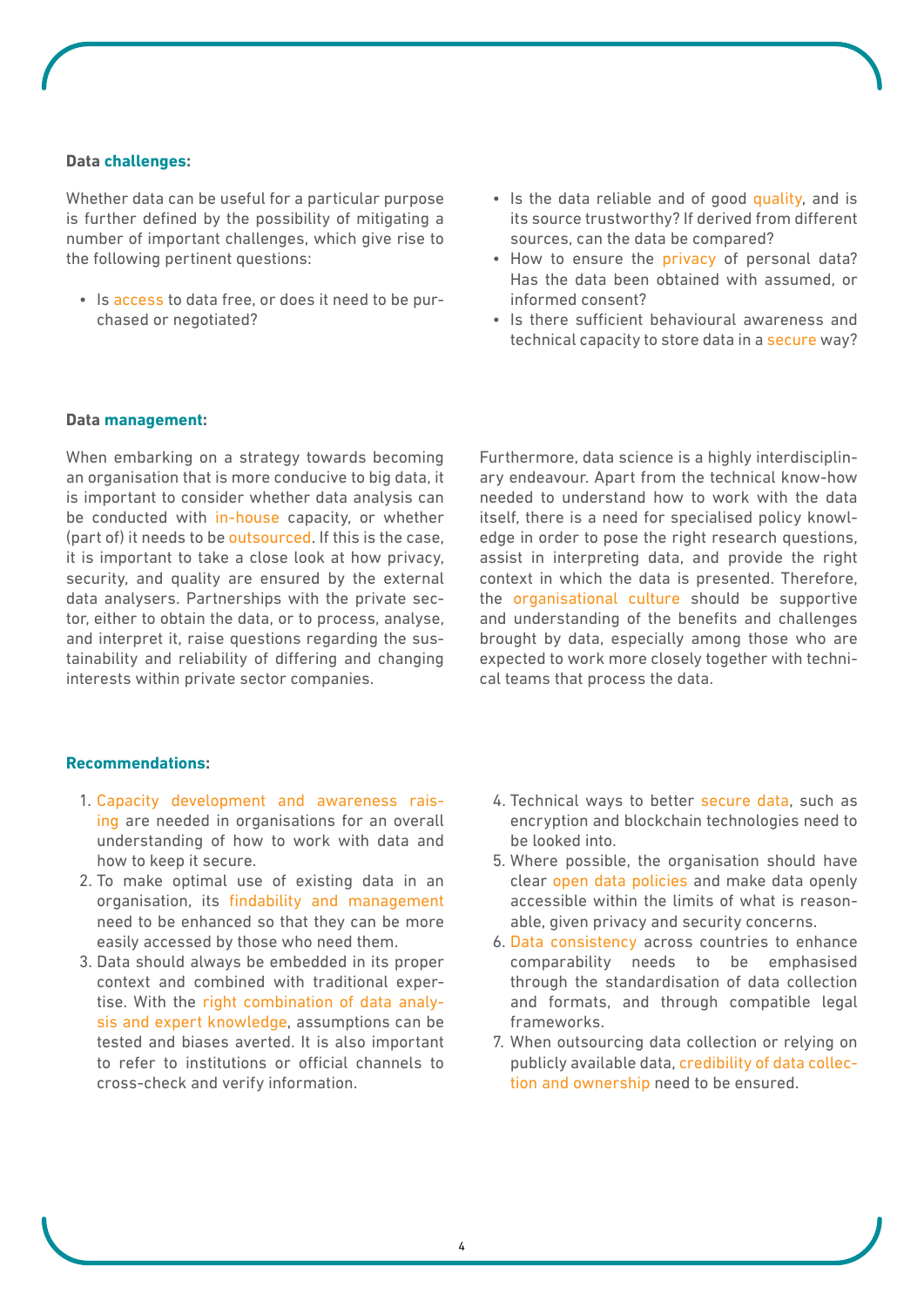# INDIVIDUAL SESSION REPORTS

## **Part I: Data as a tool for diplomacy**

#### **1. How do we use data to assess foreign policy?**

*Discussion lead: Graham Nelson (UK FCO, Head of Open Source Unit)*

This discussion addressed the utility of data, and big data in particular, for foreign policy making and diplomacy. The participants pointed at a number of areas of particular utility, including early warning, consular afairs, aid work, and possibilities to map bilateral relations, multilateral resolutions, and networks of the MFA.

Big data can be particularly useful to substantiate arguments, challenge assumptions and bias in diplomatic reporting, and verify or challenge diplomatic judgements. Furthermore, when looking at data in a broader perspective, an extensive amount of data generated by the MFA remains underutilised, including more traditional data and records. The participants discussed the importance of a more efective 'findability' and 'searchability' of existing data on common platforms. Today, there is a need to look at this old challenge in new ways, while building on existing expertise.

Data analysis is often outsourced, at least to a certain degree, by MFAs, although some ministries have in-house expertise for data analysis as well. Whether outsourced or not, the organisational culture needs to be supportive of big data, and capacity development across the MFA is needed for a better overall understanding of how to work with data.

Nevertheless, many challenges and limitations remain. Data is not always easily available, and when it is available, it needs to be used with the proper consent of those whose data is being obtained. Data is not always useful in predicting situations, and its analysis and presentation are often confounded by confirmation bias, as it can often be interpreted in many diferent ways. Therefore, it is very important to embed the data within its proper context, to be clear about whether claims from the data can be made with certainty, and to combine data insights with traditional expertise.

#### **2. What are the promises and challenges of (big) data in humanitarian afairs?**

*Discussion lead: Nadine Graas (ICRC, Information Environment Strategy Associate)*

The way of generating data has significantly changed in the past years. As more and more people have access to the Internet, an ever-increasing amount of data is generated. However, this phenomenon will be characterised by big regional disparities as access to the Internet can vary significantly from region to region. Hence, the information that will be generated and subsequently collected, will be biased towards those who have access to the Internet.

Within this roundtable, the discussion mainly touched upon seven issues:

1. Prevention: Going beyond the use of big data to respond to the humanitarian crisis, big data should also be analysed and used for prevention of such disasters. Although this use of big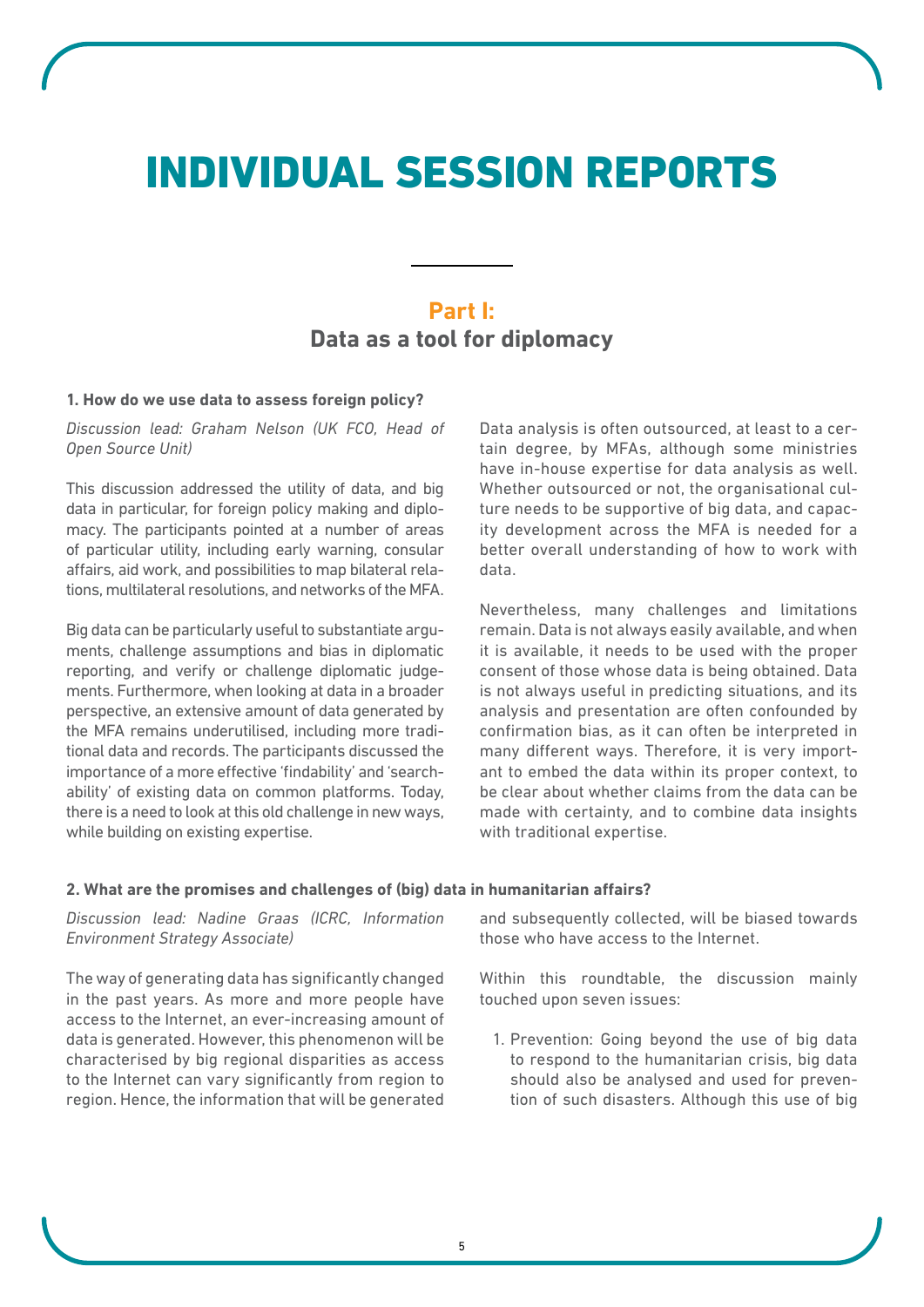data could provide timely information, it also presents additional challenges regarding the collection of such information.

- 2. Availability of evidence: the focus rests mainly on satellite images whose accuracy allows for precise predictions and documentation of famines, droughts and migration flows. The advantage of this type of resource lies in its objectivity, on the condition that the satellite images are properly analysed and presented with complementary evidence obtained from other data sources.
- 3. Social Media Monitoring: similar to the use of satellite images, the monitoring of social media channels could potentially be very helpful in collecting timely information. An example is the study conducted by the UN Research Institute for Social Development, which identifies mental issues from some users' posts on Facebook. Applied to the humanitarian field, this method could help develop automatic responses to people involved in a specific crisis, therefore directing them to the relevant institutions/structures for help.
- 4. Monitoring and evaluation: The use of big data can also help in monitoring the impact that specific humanitarian programmes or humanitarian organisations have in the field.
- 5. Addressing the veracity of data: One of the main challenges of (big) data is to have reliable information. It is necessary to refer to specific institutions or official channels that can provide cross-checked and verified information.
- 6. The use of big data and its compatibility with existing legal frameworks: there is a discrepancy between the legal protection available and the way this information would be stored. We need to ensure that data is secured.
- 7. The role of the private sector: to what extent can humanitarian organisations partner with private ones in order to collect, preserve and analyse data? The storage of this information in clouds entails a high security risk, which is particularly important to address if the information contains personal data or sensitive elements. Additionally, partnering with the private sector can pose reputational risks in case of changing interests and policies in such organisations.

#### **3. Role of data in public diplomacy and international rankings**

*Discussion lead: Thierry Schwarz (Former Director, Political & Economic Department, Asia-Europe Foundation)*

This discussion demonstrated that international rankings matter in many countries worldwide. The importance of ranking requires proper reflection on the way how rankings are created. Rankings matter a great deal to diplomats and organisations in Geneva. For example, it is not unusual for diplomats in Geneva to be asked by their respective capitals to explore the specific position of their countries, as provided in the rankings of international actors based in Geneva. During discussions, international organisations indicated that they have also they received requests from governments to check the formulas and algorithms that are at the basis of rankings.

 The main problem is the inevitable bias of each ranking. A brainstorming discussion pointed to a few potential solutions and scenarios. It was agreed that ranking formulas should be transparent. A few participants stressed 'ranking customisation', where anyone can create ranking by combining and weighting variables in easily accessible datasets. Once data is provided, rankings could easily be mashed. Rankings can 'compete' for attention and the most reliable rankings would emerge as the leading ones. A few participants were concerned that this 'competition' aspect among rankings could lead to information overload and thus create more confusion than clarity. It was suggested that one authority could be trusted with selecting ranking criteria in a transparent and inclusive way. The more legitimate the actor is, the more legitimate the ranking. International organisations were indicated as the most legitimate actors to decide on the formulas and criteria for ranking.

Participants warned about all-encompassing ranking which includes too many criteria and datasets. It was suggested that there should be specialised rankings with the possibility for a 'federation' of rankings. In particular, small organisations should be encouraged to contribute with specialised rankings in their 'niche areas' of expertise.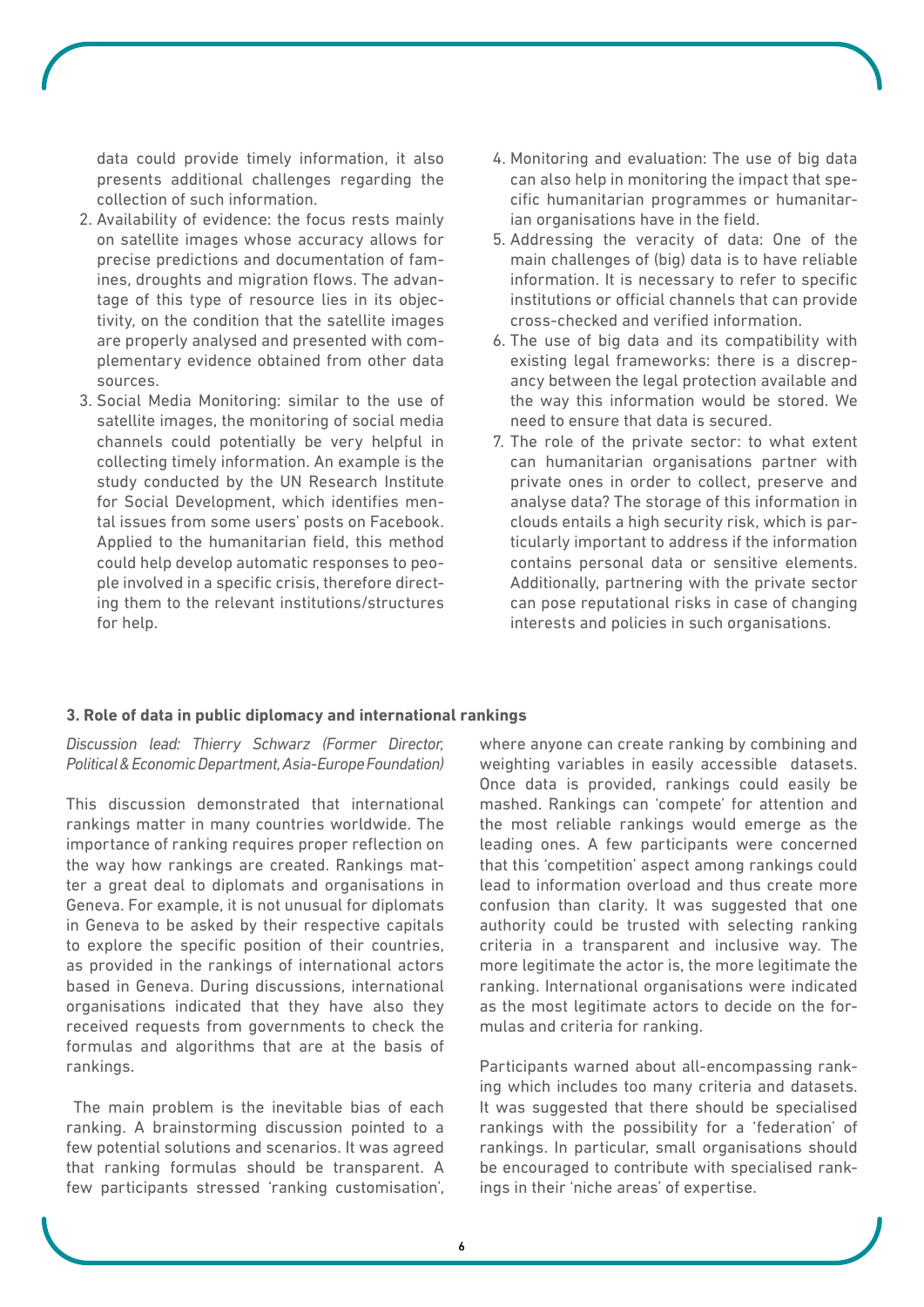#### **4. What role does data play in development and the Sustainable Development Goals (SDGs) in particular?**

*Discussion lead: Raymond Saner (Diplomacy Dialogue, Director)*

The discussion focused on the role of data for the SDGs. Participants reflected on the road towards the SDG indicator framework (in the form of the Inter-agency and Expert Group on SDG Indicators and the High Level Political Forum), the role of the UN Statistical Commission, the World Bank, and the OECD. Given their capacities, the World Bank and the OECD were highlighted as playing a particularly important role in acting as custodians of the SDGs data.

However, the discussion also stressed that there is significant diversity with regard to institutions and initiatives that are setting out to collect data on the SDGs. Within the UN system, a variety of agencies are set to monitor aspects of the SDGs that fall within their portfolio of work. A UN system-wide initiative is the Global SDG Indicators Database, which acts as a focal point for data compiled through the UN system. In addition, non-governmental actors such as the IISD and the World Resource Institute, have begun collecting data on SDG progress independent of national initiatives.

Participants in this session largely agreed that this diversity with regard to collecting data on the SDGs and measuring progress is to be welcomed. Diferent ways of data collection and interpreting it are important to allow various voices to be heard and to have a critical conversation on methods and outcomes. This diversity also avoids a situation in which SDG-related data is sanctioned and approved by national statistical offices alone.

While there is a strong emphasis within the SDG framework on national implementation and data collection, the discussion also stressed that sub-national implementation of the SDGs and related activities will be crucial for their success.

The question of where SDG-related data is or will be stored came up during the session. While no clear answer emerged, there was consensus that the question of data storage and ownership is second to ensuring open access to this data. Open access to data was highlighted as one of the most important elements in ensuring the successful implementation of the SDGs in an inclusive and open manner.

This question of open access also raised concerns about uneven development and varying levels of capacities to collect and use data appropriately. Beyond the collection of data, an important factor is the ability of a country to gain knowledge for better policy-making from this data. Capacity building for data diplomacy was stressed as crucially important.

A final set of questions and points for discussion looked at the veracity of data. Participants argued that it will be crucial to have a consistent set of rules for data collection and to offer appropriate training to ensure this. The participants called for mechanisms to agree on data collection methods and to ensure the credibility of data collected. Both of these points were highlighted as a key task for data diplomacy.

In closing, the need to balance the goal of getting as much access to data as possible, while at the same time having to consider ensuring the security of sensitive data, was mentioned. The SDGs principles of inclusiveness, participation and transparency should hence be treated holistically and mechanisms of co-operation be agreed on jointly by the state and non-state stakeholders involved in SDGs implementation.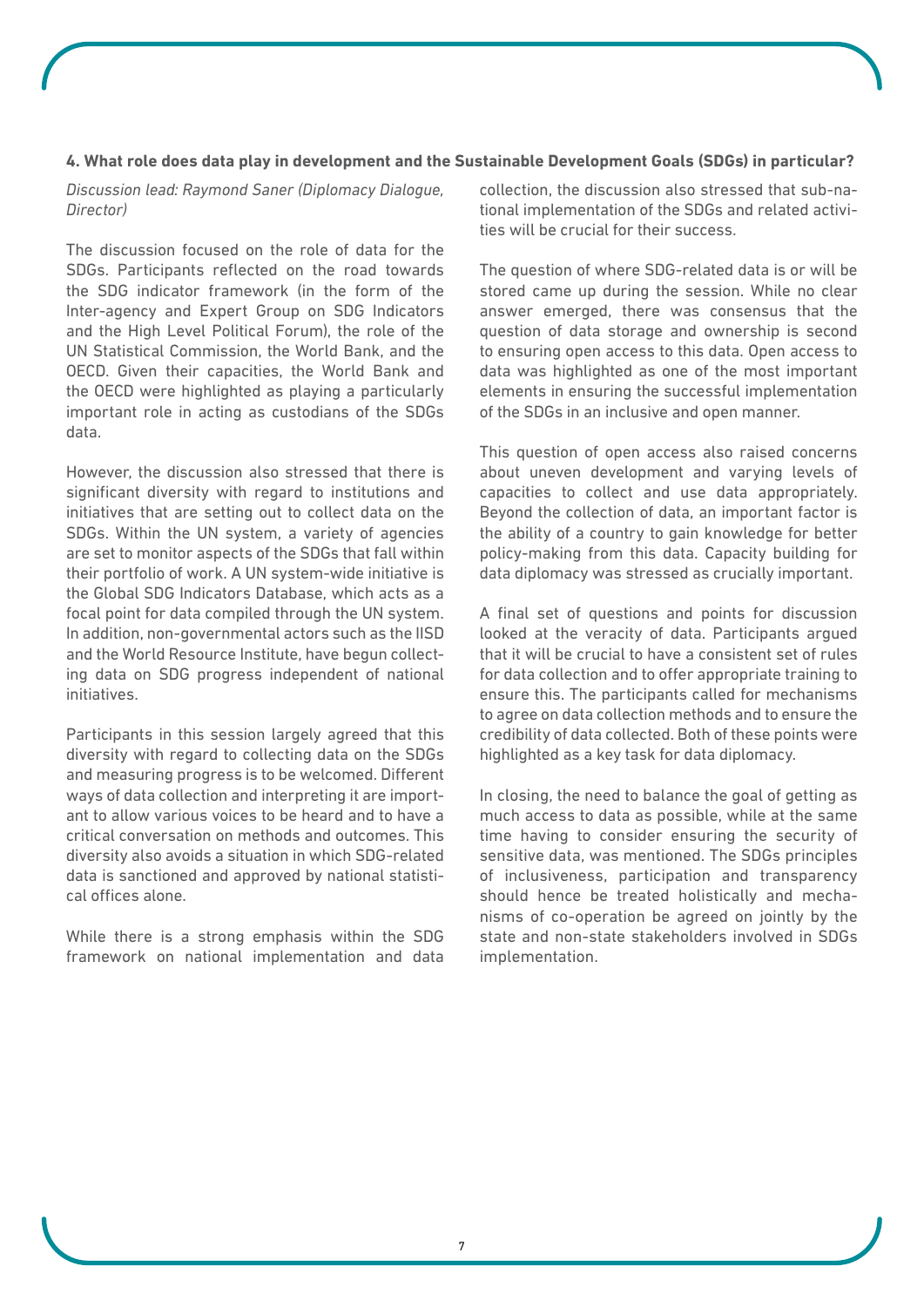## **Part II: Data management for diplomacy**

#### **1. How can and should we ensure data security in an MFA or international organisation?**

#### *Discussion lead: Antonio Gambardella (Fongit, Director)*

This discussion evolved around the question, 'how can and should we ensure data security in a Ministry of Foreign Affairs (MFA) or international organisation?' This topic was approached through two lenses: behavioural and technological.

The discussion first addressed the behavioural aspect of data security. More than 70% of phishing and malware attacks are successful, which implies that individuals within organisations are still ignorant about how to avoid these traps. Therefore, changing the behaviour within an institution can be an extremely helpful way to improve cybersecurity, especially as ignorance is a 'low-hanging fruit' that can be addressed easily.

For example, the UN recently began a compulsory training system for all employees to learn about identifying phishing attacks and how to report them to their IT department. This has increased general awareness within the organisation. Likewise, the use of technology such as double-identification software can limit human error. However, participants agreed that it is important to find a balance between closing internal systems to increase security on the one hand, and maintaining high levels of communication within the organisation on the other. If security measures are too restrictive, the staff will resort to communicating outside the system through potentially riskier platforms.

The discussion then moved towards cybersecurity from a technological perspective, initially focusing on two main distinctions: static information (where

the data is stored, such as an organisation's physical server or the Cloud), and communication. In terms of static data, participants expressed concern that security measures emphasising 'in-house' servers threaten to create silos within the Internet community rather than increasing global interconnectedness.

However, because big data involves massive amounts of real-time decisions and measurements, data analysis is moving away from the Cloud and towards the 'edges', thereby increasing the complexity of security efforts. The source of software used by organisations was also an important concern; although 'off-the-shelf' software designed by Google or Microsoft is often the easiest to use and the cheapest, it could create potential problems for an MFA seeking to avoid dependence on mostly US corporations.

In terms of communication, two concrete solutions were suggested: 'have no data to begin with' while properly encrypting new data or use distributed data as an alternative to centralised systems. One such method discussed was blockchain technology, which distributes information to many diferent computers within a network. There was also a discussion about blockchains with encryption as a future solution, although this idea had previously received mixed reviews within the Internet community.

Ultimately however, participants in the discussion concluded that cybersecurity is a never-ending cat-and-mouse race involving trade-offs between security and cost. Therefore, although new technology can help, the easiest solutions often address an organisation's internal behaviour.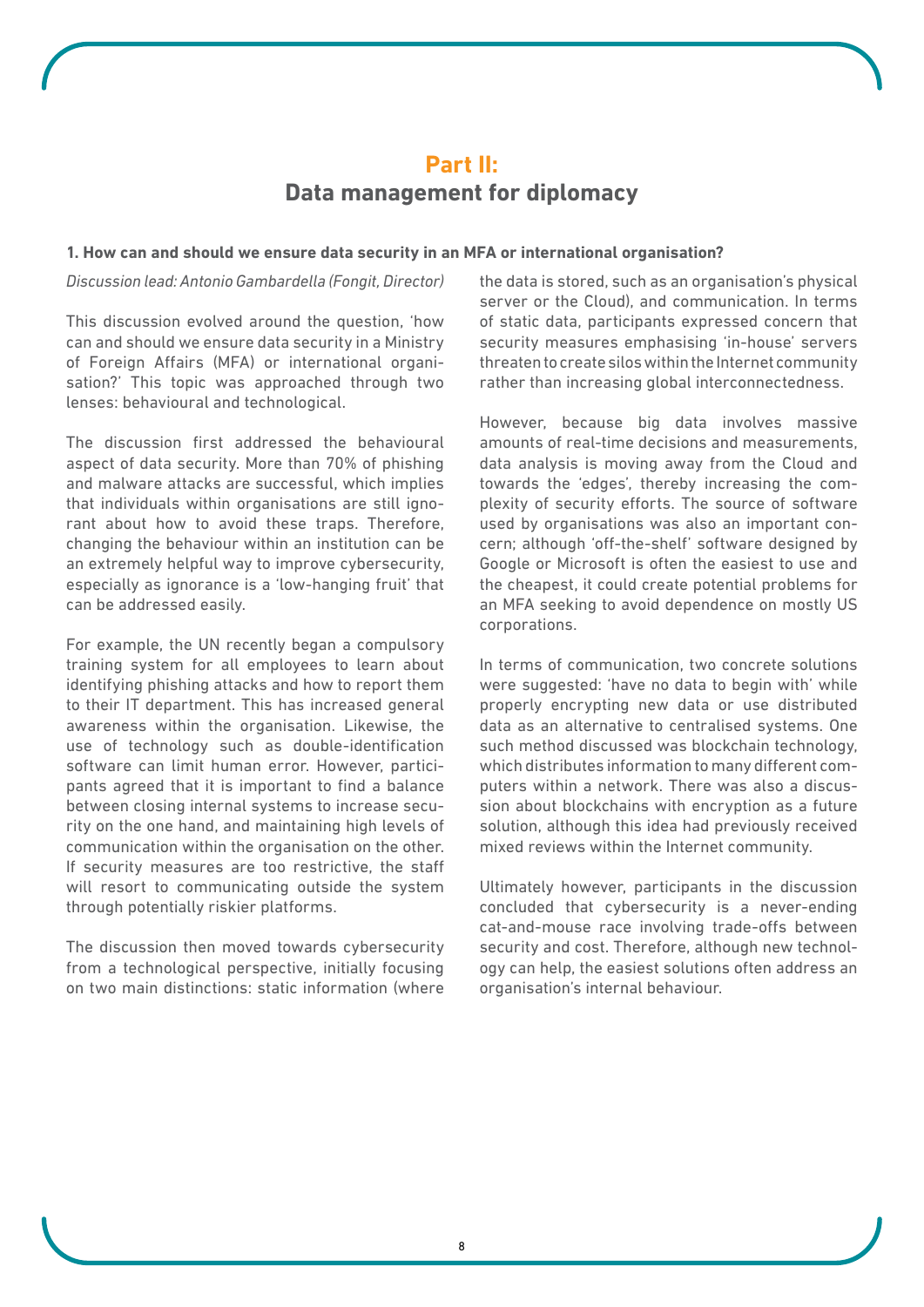#### **2. What are the challenges for assembling national data for global insights?**

*Discussion lead: Rania Alerksoussi (Coordinator of the IFRC Databank)*

The discussion touched on 5 main themes: data collection, diversity, trust, privacy, and the legal framework for (big) data. The diversity of participants' backgrounds - from development to IT - allowed for an interesting discussion with many unique perspectives, but it also highlighted that there is a need to bridge the diference in languages and concepts.

Data collection and data diversity are the most important challenges in assembling national data for global insight because diferent parts of the world format data diferently, and are interested in collecting diferent kinds of data in a variety of ways. For national data to be available for global use, data collection needs to be as consistent as possible across countries. The discussion stressed that harmonising data and getting standardised data are key challenges for the IFRC when working with national societies. At the same time, participants emphasised the benefit of working with data that is already collected, rather than engaging in additional data collection which might lead to a serious doubling of efforts.

Trust also proved to be a key challenge. Participants focused on questions such as: how do you know that you are receiving data from a trustworthy source and how do you ensure the quality of the information? Ideas on how to try and prevent the collection of poor quality data were discussed; suggestions included having a set of authorised data reporters, and inter-organisational cross-checking to ensure quality.

Other challenges are privacy and legality. The issue of privacy concerns both individuals within a community and the community as a whole. Concerns were raised over the fact that organisations operate and share data based on assumed consent rather than informed consent. Participants agreed that it is important to work towards informed consent or explicit agreement from local areas/communities. From a legal point of view, many organisations are still formulating their own data policies and will face additional challenges with the introduction of more formal legal frameworks such as the EU initiative on data protection.

#### **3. What is the promise of (big) data and artificial intelligence for diplomatic reporting?**

*Discussion lead: Jovan Kurbalija (DiploFoundation, Director)*

The participants stressed that the method of analysis and the style used in diplomatic reporting are more qualitative than quantitative. This roundtable focused on three main topics:

- 1. Diplomatic reporting: most of the reports are mainly narrative-based and qualitative. Quantitative data is presented only in forms of attachments and does not represent the big part of the reports.
- 2. Use of big data: big data can be used for the analysis of diplomatic reporting, for example in the case of sentiment analysis in conference transcripts. However, there is still reticence towards the use of big data. Many reasons were provided as possible explanations: (i) security concerns; (ii) lack of predisposition and 'culture' regarding the inclusion of quantitative data; (iii)

lack of relevant skills; and (iv) lack of technical platforms.

3. Artificial Intelligence (AI): is it possible to elaborate an algorithm that, basing its decision on previous decision patterns, could replace the diplomats? There are some algorithms that can easily predict the content of a discussion based on the calculations of previous patterns. However, they key issue here is the level of probability or accuracy: such algorithms can do so by producing a given output with about a 70% level of accuracy. However, it remains to be seen what level of (in)accuracy can be tolerated by diplomatic services.

Overall, the group concluded (despite a few sceptics) that AI cannot replace diplomats due to practical limitations such as technical limitations and disruptive social dynamics that would trouble the sequence elaborated by the algorithm.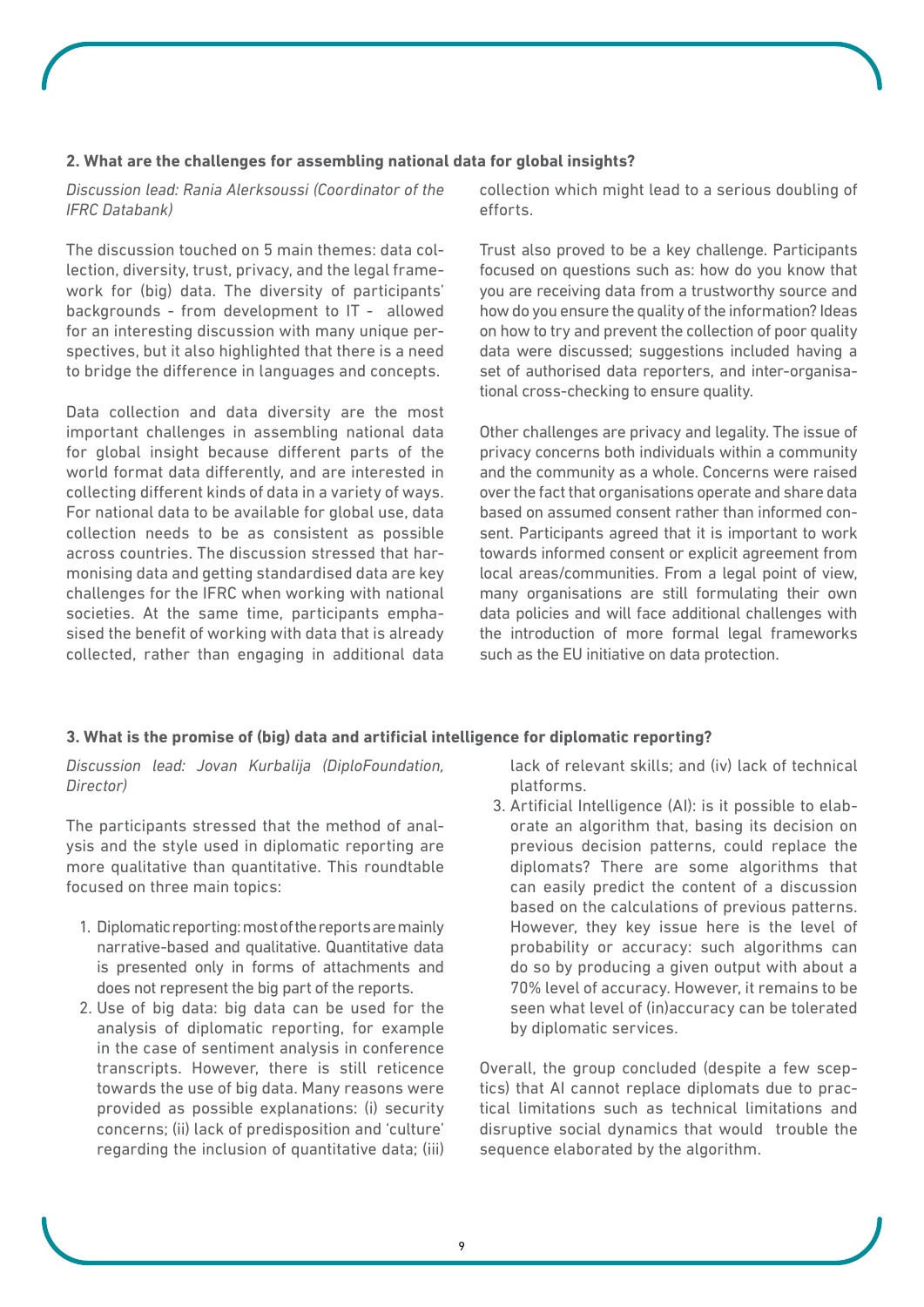#### **4. What is that big data cannot tell, solve or predict?**

*Discussion lead: Kars Aznavour (ICRC, Data Analytics Advisor)*

The question was approached from the angle of how people who make informed choices are indispensable throughout the process of data analysis. The discussion began by looking at a number of ways in which data is collected, used, and analysed at the International Committee of the Red Cross (ICRC).. It was argued that people with technical data analysis skills need to work with specialists who have background knowledge about the humanitarian context, in order to to make the analyses according to the ICRC's mandate and principles.

Social media analysis can be very useful. For example, Twitter data analysis can help identify humanitarian needs, trends and influencers. However, data coming from social media has to be treated with special caution, as it is not representative of the general population. When doing a social media analysis, data analysts need to be aware of bias, know the methodology used, and have background knowledge about the topics analysed.

Participants asked about the types of data analysed by the ICRC in order to respond to questions that reflect the needs of communities served. The importance of in-house data analysis for confidentiality was highlighted. This was followed by a discussion on the usefulness of open data originating from governments and other sources.

The discussion then focused on various limitations of data and potentially misleading outcomes of analyses. It was emphasised that working with data required critical thinking, contextualisation, verification and a supplementary narrative in order to increase usefulness.